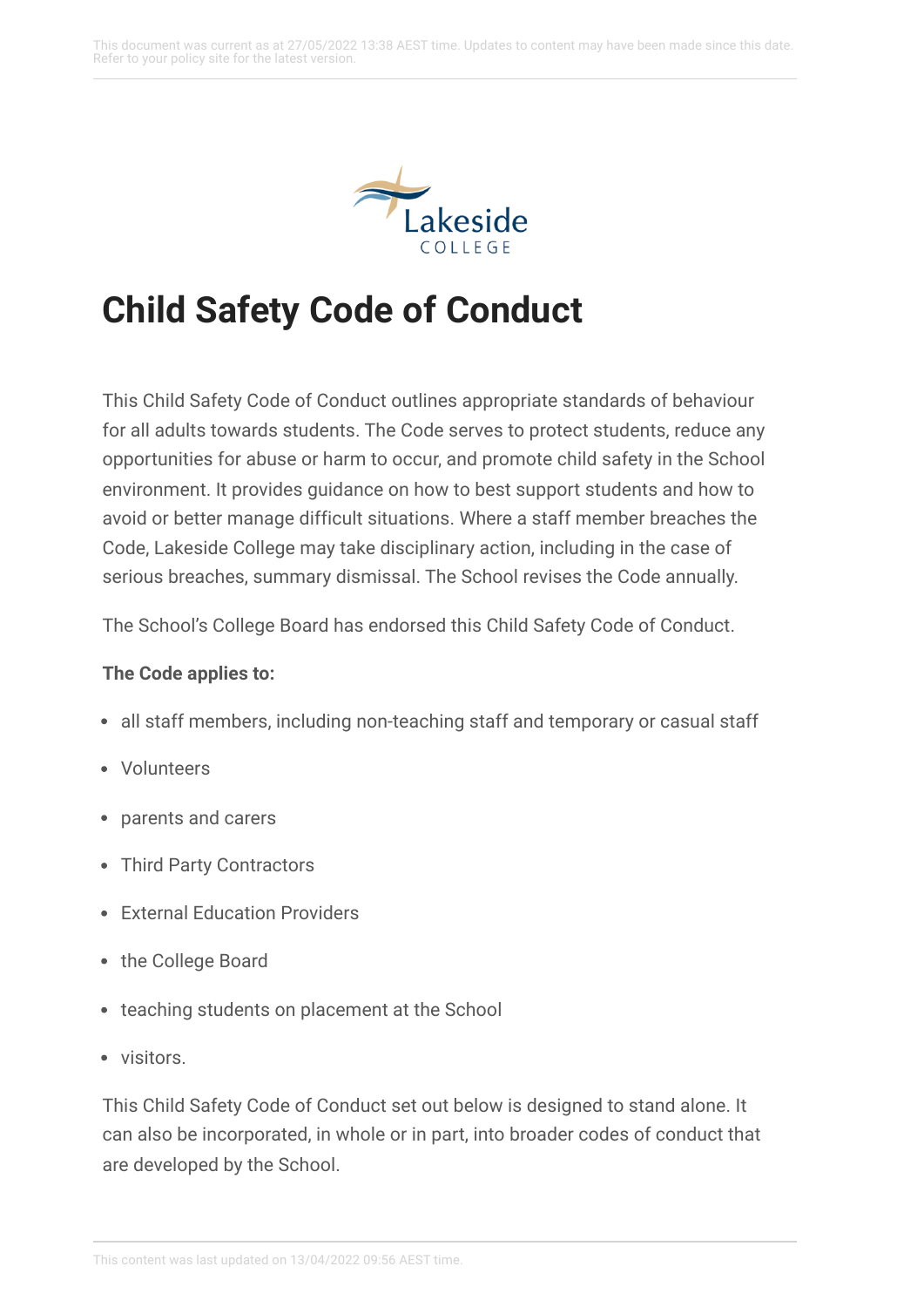Certain staff members, Volunteers and Contractors at the School may have professional or occupational codes of conduct that regulate their profession or occupation. These codes of conduct must also be complied with. In the event that the staff member, Volunteer or Contractor considers that there is a conflict between these codes of conduct and the Child Safety Code of Conduct in a particular matter, the relevant staff member, Volunteer or Contractor must seek advice from their profession or occupational body and/or a Child Protection Officer and must advise the Principal of their proposed course of action.

This Child Safety Code of Conduct is made available to all Staff, Volunteers, Contractors, families and students via our public website.

#### **DO:**

- Behave as a positive role model to students.
- Promote the safety, welfare and wellbeing of students.
- Be vigilant and proactive with regard to student safety and child protection issues.
- Provide age appropriate supervision for students.
- Comply with guidelines published by the School with respect to child safety.
- Treat all students with respect.
- Promote the safety, participation and empowerment of students with a disability and other children who are vulnerable (such as children in out-ofhome care or children of diverse sexuality).
- Promote the cultural safety, participation and empowerment of linguistically and culturally diverse students and Aboriginal or Torres Strait Islander children.
- Use positive and affirming language towards students.
- Encourage students to 'have a say' and participate, and then listen to them with respect.
- Respect cultural, religious and political differences.
- Help provide an open, safe and supportive environment for all students to interact, and socialise.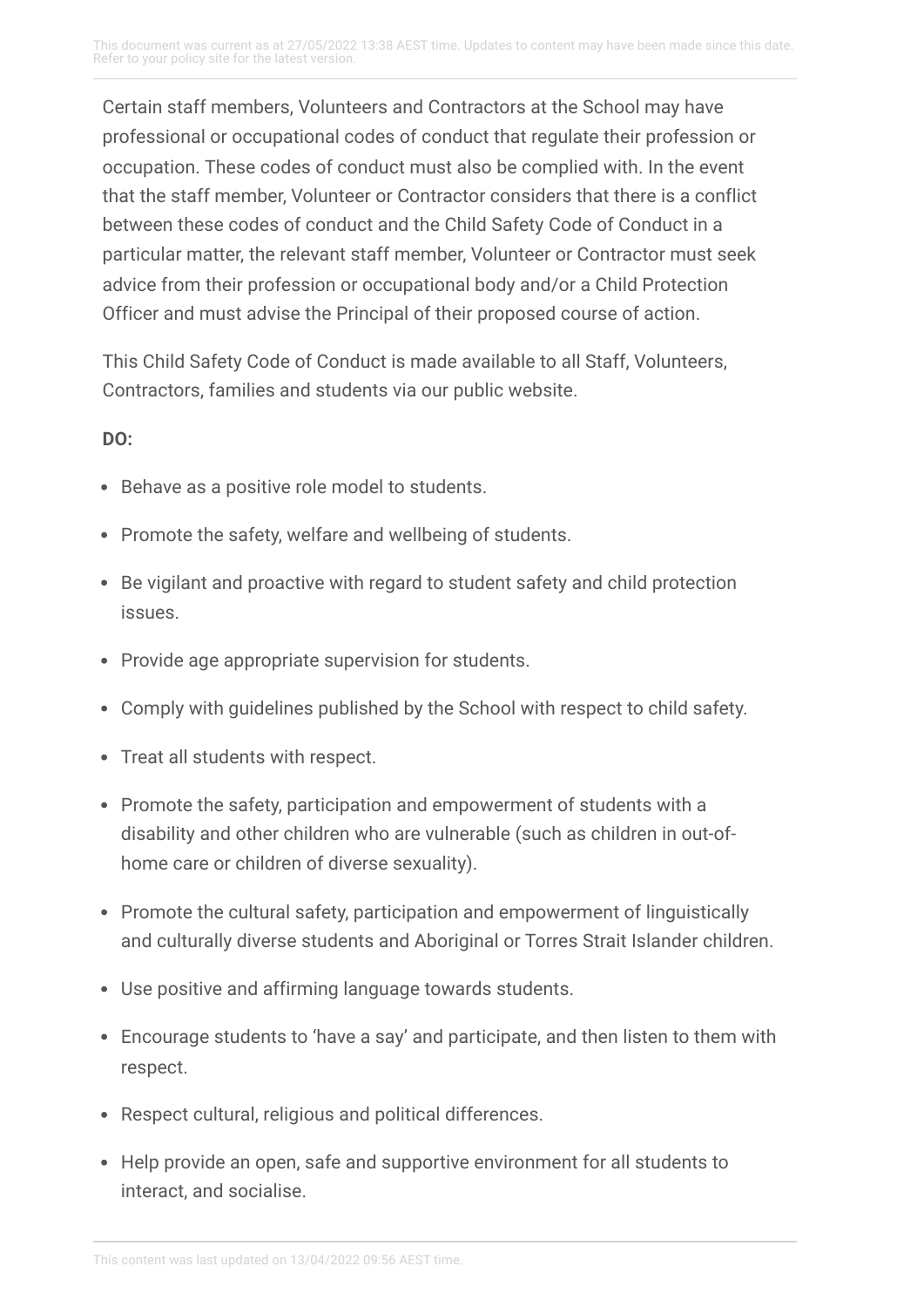- Intervene when students are engaging in inappropriate bullying behaviour towards others or acting in a humiliating or vilifying way.
- Report any breaches of this Child Safety Code of Conduct.
- Report concerns about child safety to one of the School's Child Protection Officers and ensure that your legal obligations to report allegations externally are met.
- Where an allegation of child abuse is made, ensure as quickly as possible that the student involved is safe.
- Call the Police on 000 if you have immediate concerns for a student's safety.
- Respect the privacy of students and their families and only disclose information to people who have a need to know.

### **DO NOT:**

- Engage in any form of inappropriate behaviour towards students or expose students to such behaviour.
- Use prejudice, oppressive behaviour or inappropriate language with students.
- Express personal views on cultures, race or sexuality in the presence of students or discriminate against any student based on culture, race, ethnicity or disability.
- Engage in open discussions of an adult nature in the presence of students.
- Engage in any form of sexual conduct with a student including making sexually suggestive comments and sharing sexually suggestive material.
- Engage in inappropriate or unnecessary physical conduct or behaviours including doing things of a personal nature that a student can do for themselves, such as toileting or changing clothes.
- Engage in any form of physical violence towards a student including inappropriately rough physical play.
- Use physical means or corporal punishment to discipline or control a student, other than expressly outlined in the School's Restraint of [Students](https://lakesidecollege.policyconnect.com.au/module/223/page/826246ff-403d-4da7-ad0f-836318b4a3bb.md) Policy.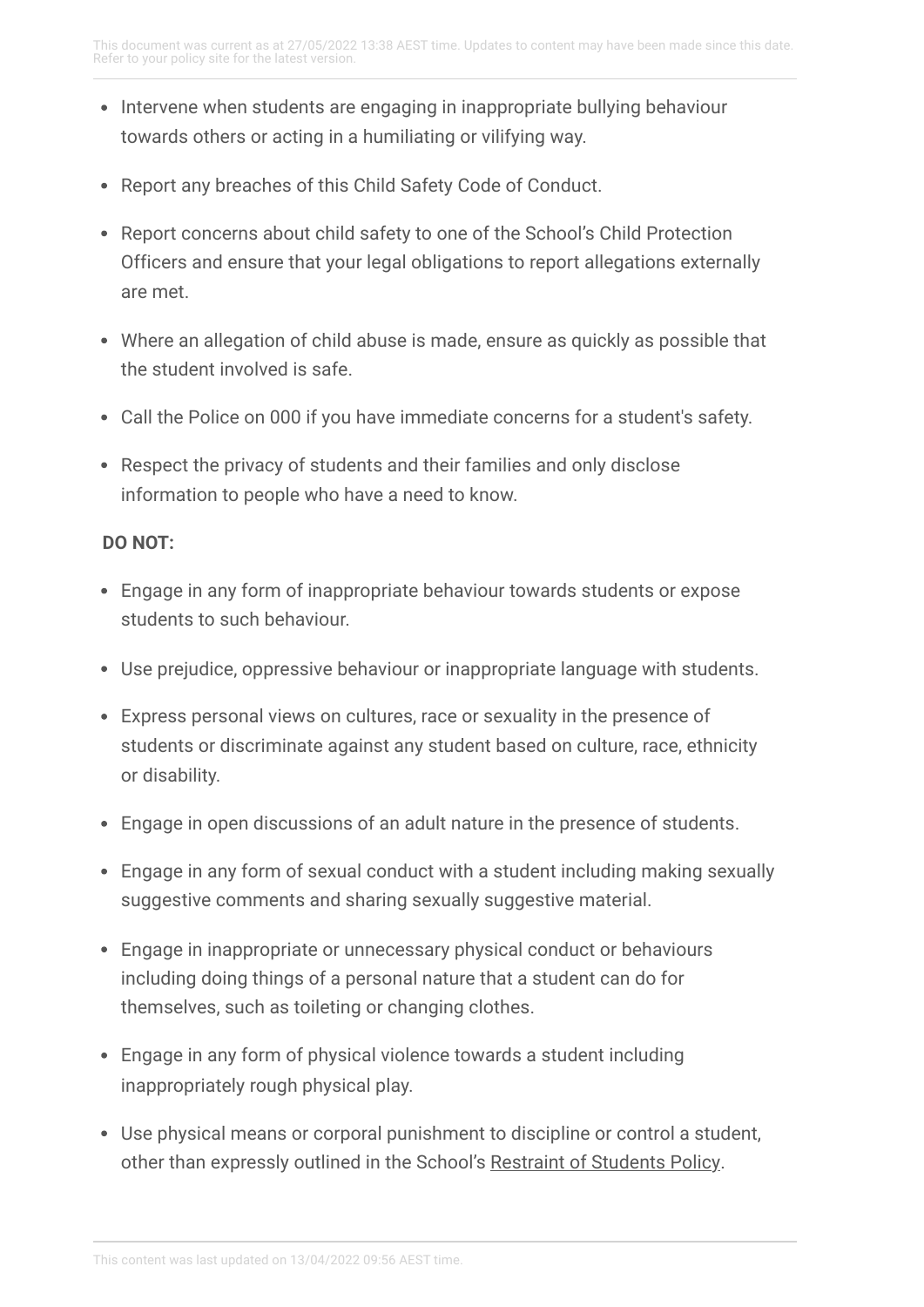- Engage in any form of behaviour that has the potential to cause a student serious emotional or psychological harm.
- Develop 'special' relationships with students that could be seen as favouritism (for example, the offering of gifts or special treatment for specific students).
- Engage in undisclosed private meetings with a student that is not your own child.
- Engage in meetings with a child that is not your own, outside of school hours and without permission from the School and the child's parent.
- Engage in inappropriate personal communications with a student through any medium, including any online contact or interactions with a student.
- Take or publish (including online) photos, movies or recordings of a student without parental/carer consent.
- Post online any information about a student that may identify them such as their: full name; age; e-mail address; telephone number; residence; school; or details of a club or group they may attend.
- Ignore or disregard any suspected or disclosed child abuse.

Our Child Safety Program includes a Staff and Student [Professional](https://lakesidecollege.policyconnect.com.au/module/53/page/8d8dd015-1cf8-43d5-a405-dd71c77b6722.md) Boundaries policy that provides detailed guidance for all adults at the School on how to maintain professional boundaries between students and adults at Lakeside College.

### **Agreement to the Child Safety Code of Conduct**

A copy of this Child Safety Code of Conduct is provided to all Staff, Direct Contact Volunteers and Direct Contact Contractors at induction, or otherwise prior to them commencing work at the School. It is also communicated via refresher training at regular intervals for all Staff, Direct Contact Volunteers and relevant Contractors.

All Staff and Direct Contact Volunteers must sign an agreement to adhere to this Child Safety Code of Conduct prior to commencing work at the School.

This Child Safety Code of Conduct forms part of the contract between the School and Direct Contact Contractors. Therefore, all Direct Contact Contractors are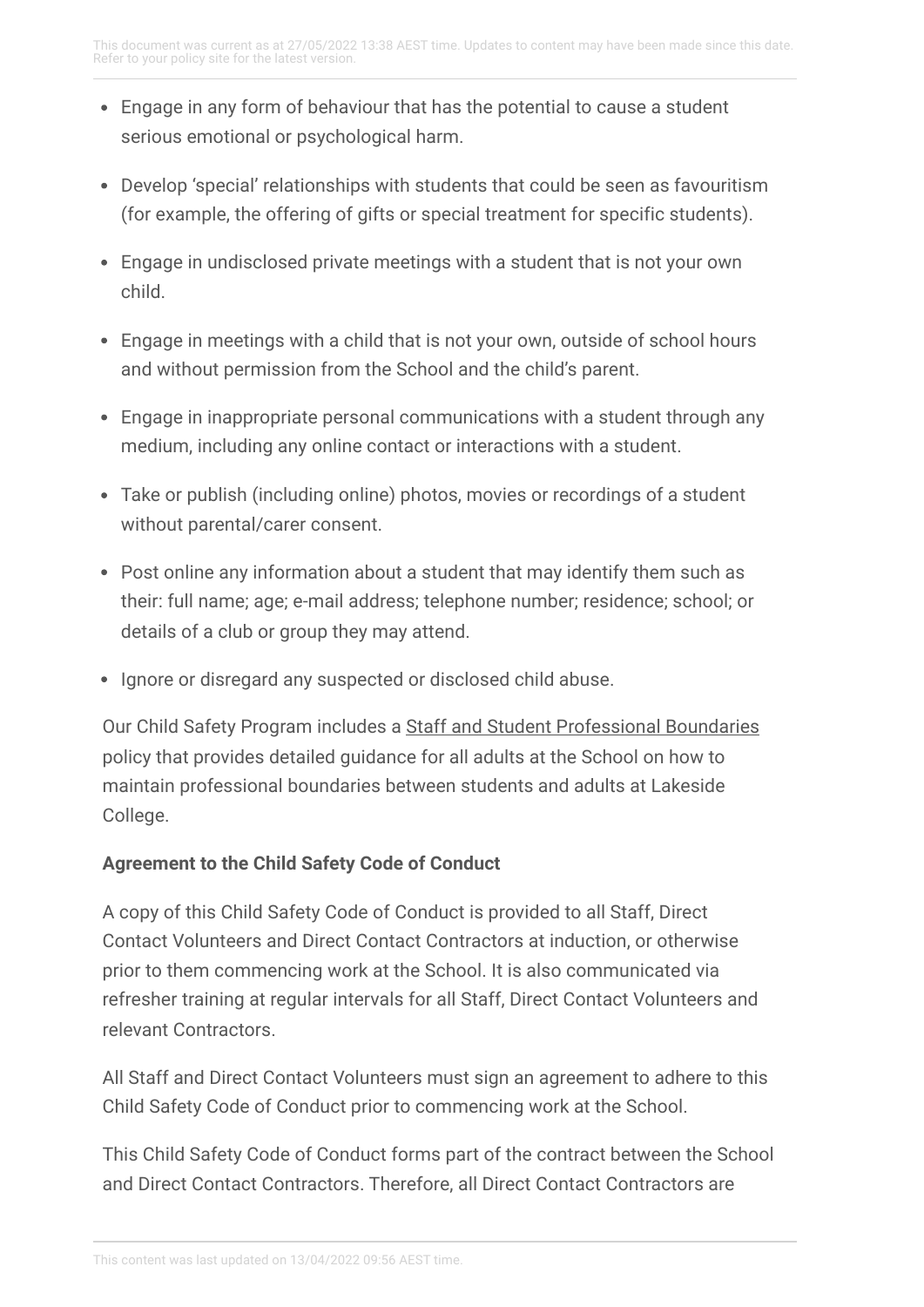deemed to have agreed to adhere to the Child Safety Code of Conduct upon signing the contract or upon commencing work at the School.

## **Consequences for Breach of the Child Safety Code of Conduct**

Staff, including the Management Team and Principal, Volunteers and Contractors who breach this Child Safety Code of Conduct may be subject to disciplinary actions that may result in a range of measures including (depending on the severity of the breach):

- remedial education
- counselling
- increased supervision
- the restriction of duties
- appointment to an alternate role
- suspension
- in the case of serious breaches, termination of employment, contract or engagement.

Where any other member of the School Community breaches any obligation, duty or responsibility within the Child Safety Code of Conduct, Lakeside College will take appropriate action.

### **Report Any Concerns**

The Program also includes information for members of the College Board, staff and Direct Contact [Volunteers](https://lakesidecollege.policyconnect.com.au/module/53/page/4a2eb7d8-50c8-4271-bd0f-be2f0b84e3d9.md) as to how to identify key risk indicators of child abuse and how to report child abuse concerns to one of our School's nominated Child Protection Officers.

It also contains detailed procedures with respect to the reporting of child abuse incidents to relevant authorities.

Third Party Contractors, External Education Providers, Indirect Contact Volunteers, students, parents/carers or other community members who have concerns that a child may be subject to abuse are asked to contact one of the School's Child [Protection](https://lakesidecollege.policyconnect.com.au/module/53/page/b8877a38-8408-4730-979b-53cb1705529a.md) Officers.